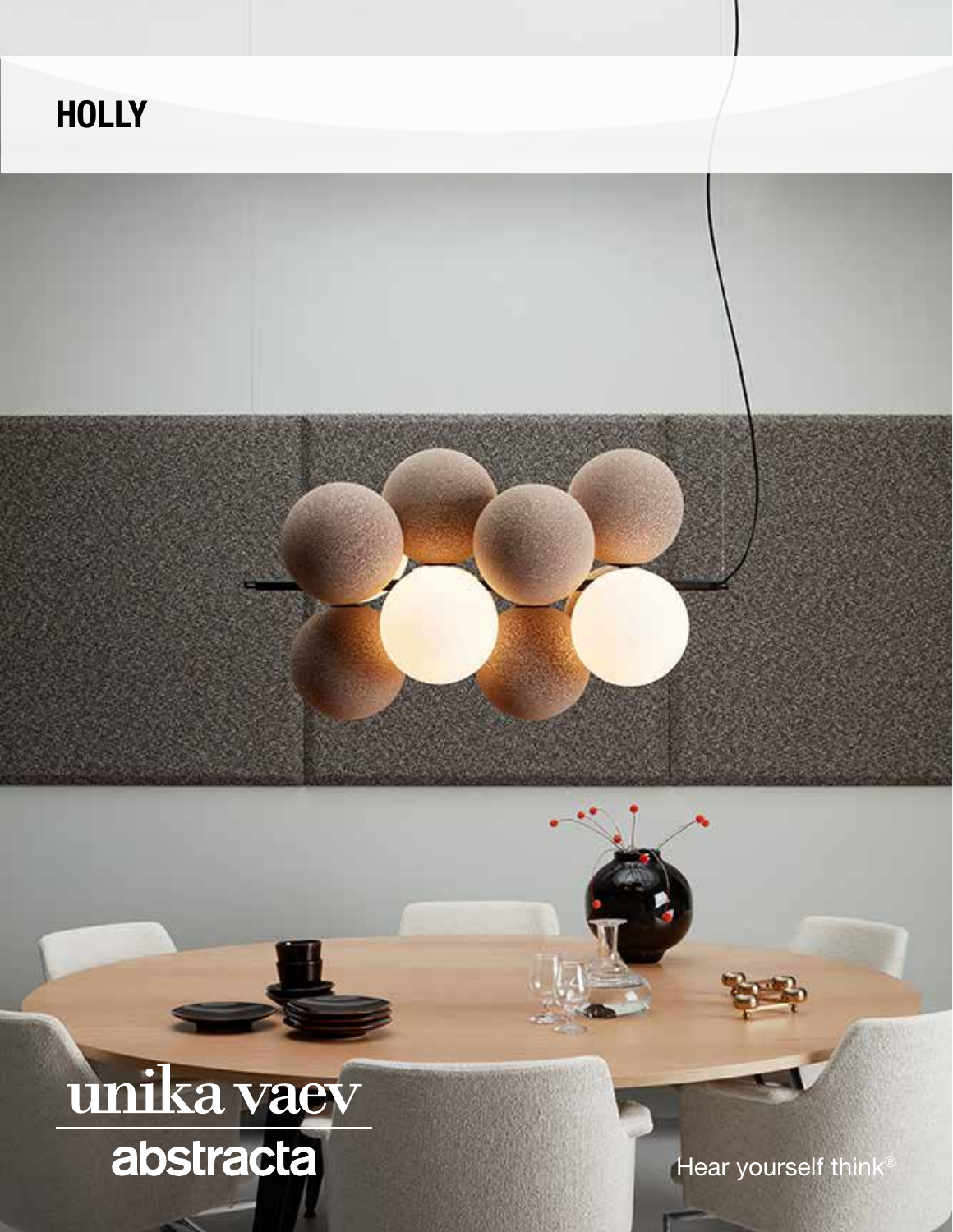## HOLLY COLOR





20 ANTHRACITE 21 TERRACOTTA 22 LIGHT GREY







Product may vary in color due to the nature of the media Please refer to website for current color range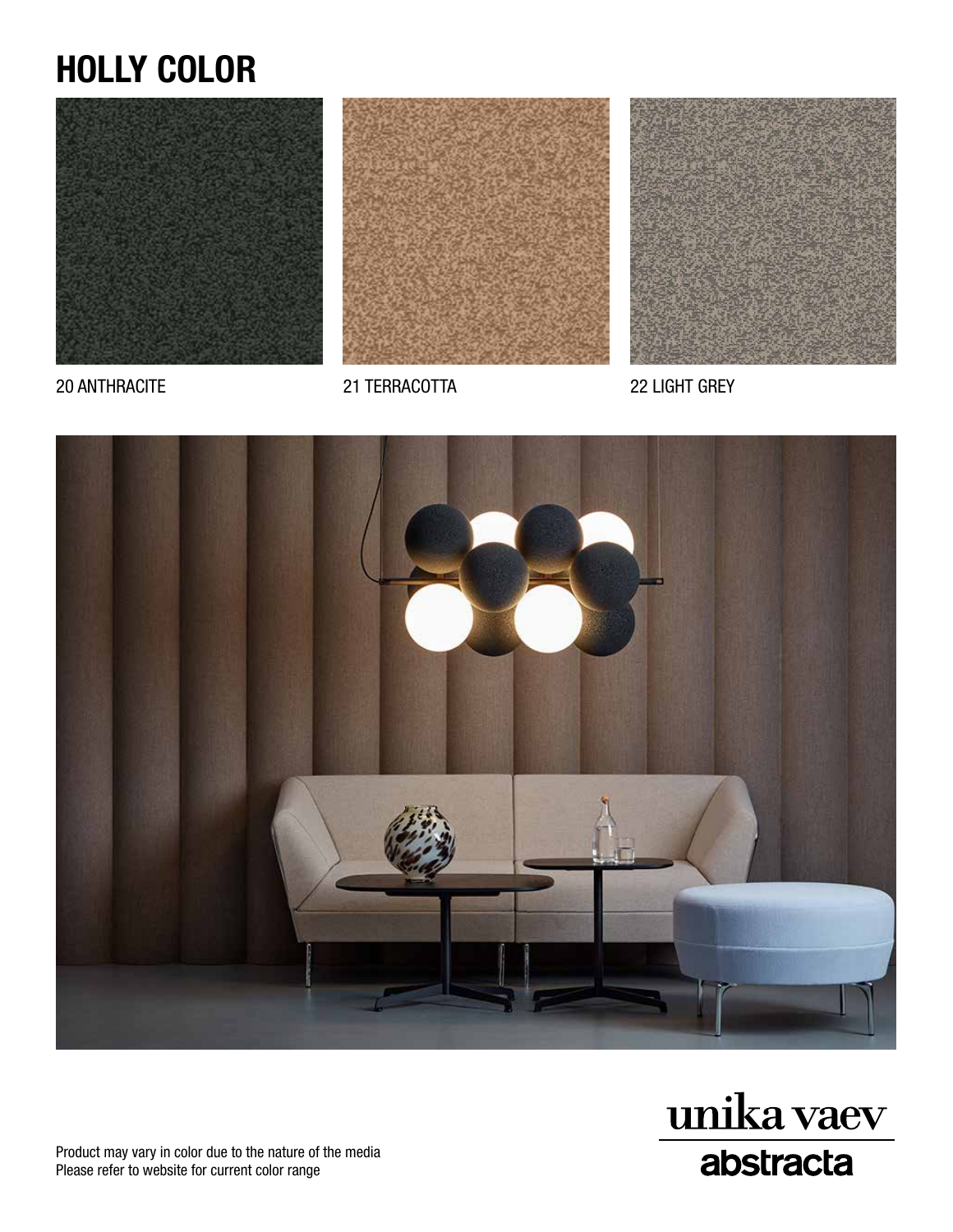### HOLLY ORIENTATIONS, LIGHTING, & DIMENSIONS



unika vaev

abstracta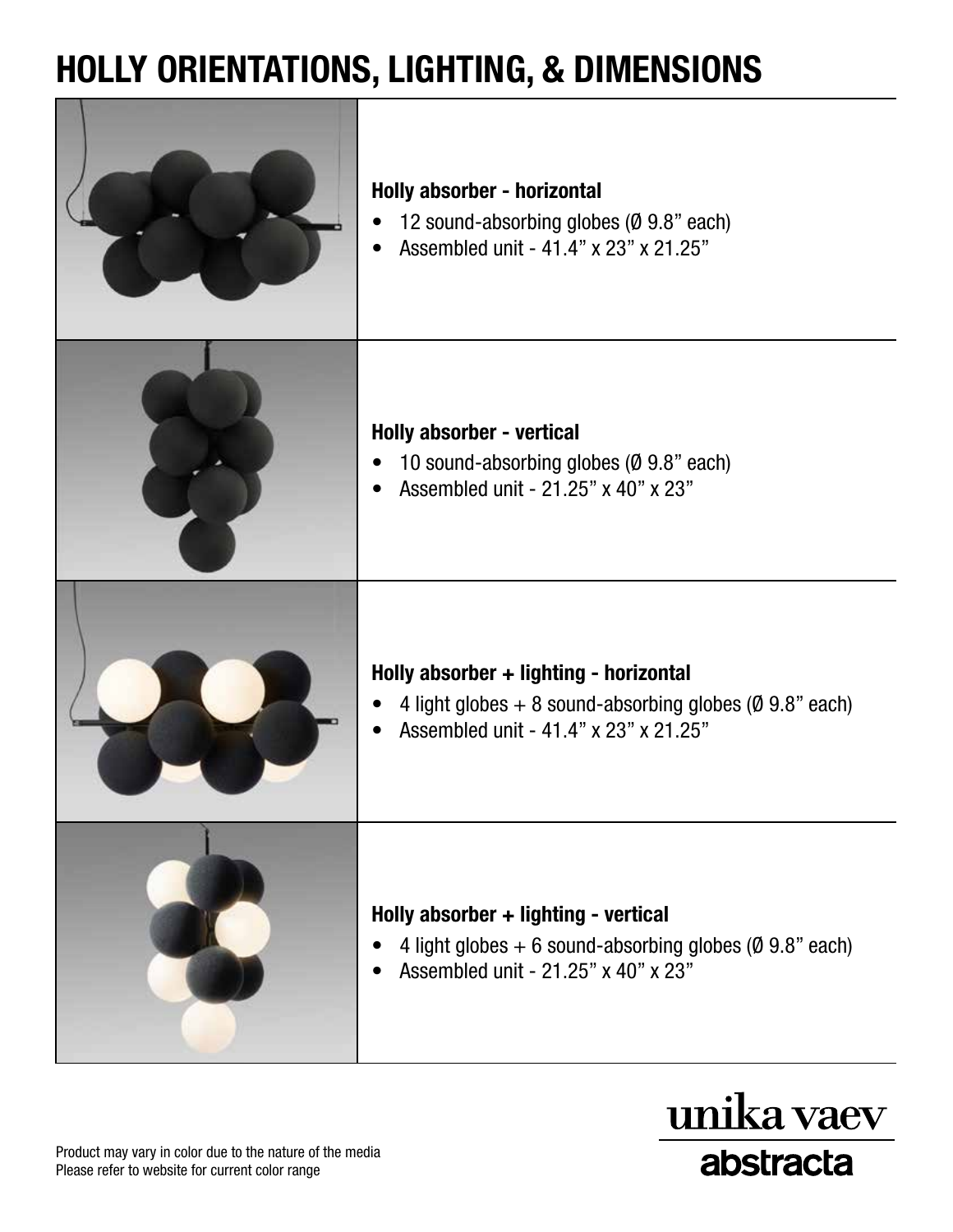# **HOLLY**



| <b>DESIGNERS</b>                                                                                                                       | Runa Klock & Hallgeir Homstvedt                                                                                                                                                                                                                                                                                                                                                                               |  |  |
|----------------------------------------------------------------------------------------------------------------------------------------|---------------------------------------------------------------------------------------------------------------------------------------------------------------------------------------------------------------------------------------------------------------------------------------------------------------------------------------------------------------------------------------------------------------|--|--|
| <b>CONTENT</b><br><b>Absorbers</b><br><b>Covering</b><br><b>Light Globe</b>                                                            | 100% Soundfelt REC (recycled fabric waste)<br>100% Polyester<br>100% Opal glass                                                                                                                                                                                                                                                                                                                               |  |  |
| <b>DIMENSIONS</b>                                                                                                                      | Formations vary depending on orientation, see<br>previous page for full details. Each globe has<br>a diameter of 9.8"                                                                                                                                                                                                                                                                                         |  |  |
| <b>WEIGHTS</b><br><b>Vertical with light</b><br><b>Vertical no light</b><br><b>Horizontal with light</b><br><b>Horizontal no light</b> | 24.7 lbs<br>21.2 lbs<br>27.8 lbs<br>24 lbs                                                                                                                                                                                                                                                                                                                                                                    |  |  |
| <b>FLAMMABILITY</b>                                                                                                                    | Please inquire                                                                                                                                                                                                                                                                                                                                                                                                |  |  |
| <b>ACOUSTIC</b>                                                                                                                        | NRC: 0.70 - 1.0<br>Depending on orientation and location.<br>Please refer to graph on following page.                                                                                                                                                                                                                                                                                                         |  |  |
| <b>APPLICATION</b>                                                                                                                     | Ceiling                                                                                                                                                                                                                                                                                                                                                                                                       |  |  |
| <b>DESCRIPTION</b>                                                                                                                     | Holly acoustic lighting is sculptural and<br>enigmatic. It plays with the contrasts between<br>light, reflection, and shadows. Holly is<br>available in two versions: a vertical one<br>suitable for lobbies & other high-ceiling<br>spaces, as well as in corners for increased<br>acoustic effect; and a horizontal one that can<br>be suspended over large tables in restaurants,<br>bars, and workspaces. |  |  |

Mounting: A simple bracket is mounted to the ceiling with a 19.7 foot wire and same sized electric cable included. The acoustic lamp has a metal stand that is painted black. The bracket with hardware, wire, and cable are all included. More information can be found on the  $installation + care document on unikavaev.com.$ 

Lighting: Lamps included: E27, 500 Lumen, Kelvin 2700. Luminaire is dimmable. Please note that the DALI light control is not included and must be purchased separately from others.

Improved Sound Absorption: Holly is ideal for low-frequency absorption by means of its sound-absorbent core. The core, comprised of recycled fabric, has been transformed into Soundfelt REC material.

CARE: To preserve the fabric color and appearance, Holly should be vacuumed regularly with a soft nozzle attachment.

Stain Removal: Dab or wipe gently with a moist cloth.